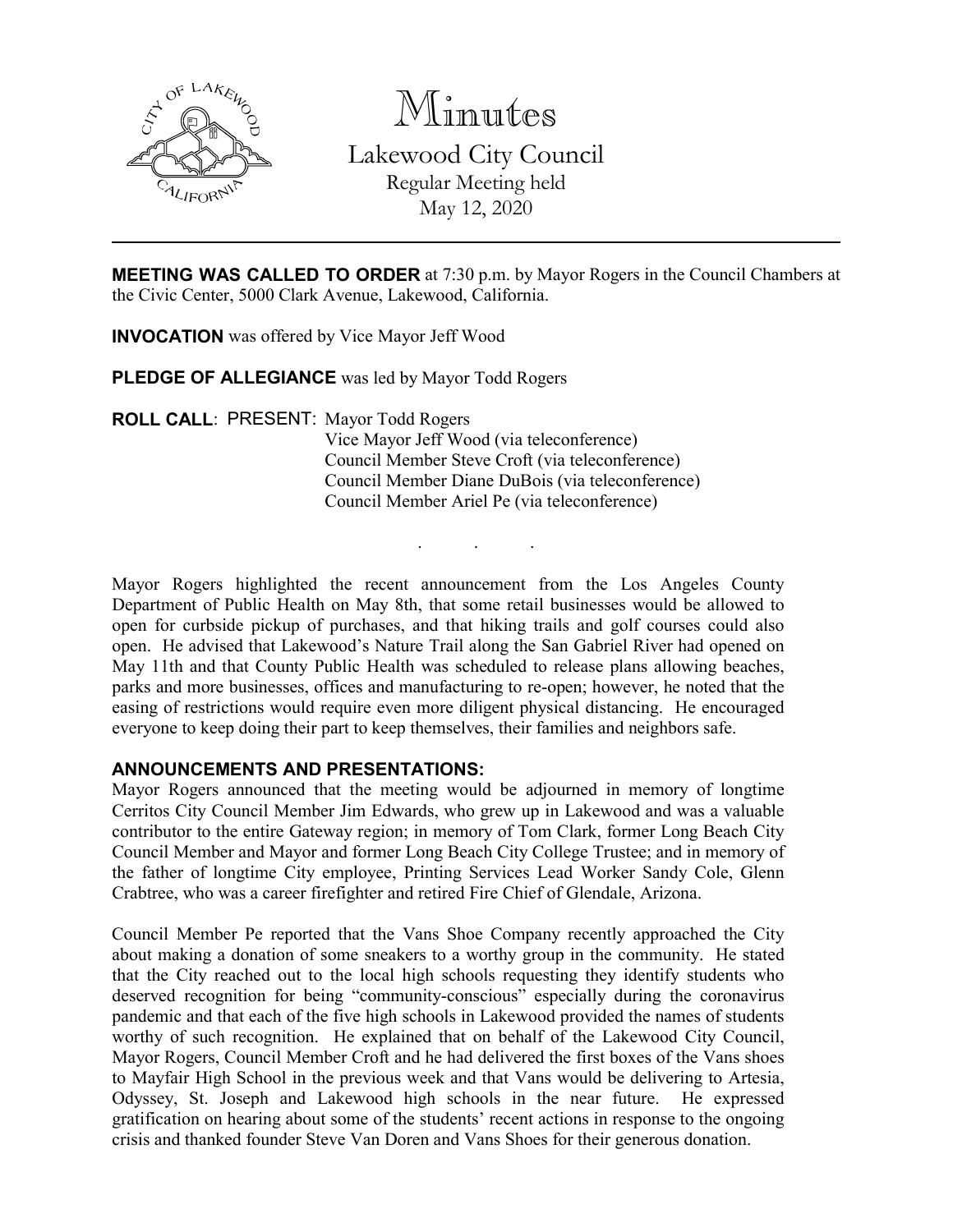# **ANNOUNCEMENTS AND PRESENTATIONS:** Continued

Council Member Croft stated that the "Lakewood Cares" event held on Saturday, May 9th at Lakewood Center provided approximately 1,000 Lakewood residents with care package boxes filled with milk, food and gift cards from Lakewood merchants. He noted the many words of thanks from residents who really appreciated the helping hand from their neighbors. He offered a big thank you to City staffer, Deputy City Manager Paolo Beltran, who led the organizing effort, and to the many volunteers and employees from different organizations and businesses, which included Lakewood Center, Greater Lakewood Chamber of Commerce, Assembly Member Anthony Rendon, Rotary Club of Lakewood, Project Shepherd, Raising Canes, California Pizza Kitchen, George's Greek Café, Home Depot, Costco, Grocery Outlet, Rock View Family Farms, Target, Bimbo Bakeries, and Grandpaws Foundation, for their assistance and generous donations. He also pointed out the dozens of Lakewood residents who donated over \$10,000.

Council Member Diane DuBois stated that although the Pan American Fiesta, which had traditionally been held over Mother's Day weekend, had not been possible this year, staff from the Recreation & Community Services Department and Public Information Office had crafted a virtual version of the Fiesta that residents could enjoy at home through a special webpage. She reported that the site had been quite popular, with 1,137 people visiting the Pan Am Fiesta website over the Mother's Day weekend. She expressed thanks to City staff involved in the effort and also thanked the members of the Lakewood Pan American Association for all their efforts to raise funds and operate the scholarship program and offered congratulations to the 2020 Pan Am Scholarship winners.

### **ROUTINE ITEMS:**

COUNCIL MEMBER DUBOIS MOVED AND COUNCIL MEMBER CROFT SECONDED TO APPROVE ROUTINE ITEMS 1 THROUGH 8.

- RI-1 Approval of Minutes of the Meetings held June 11, and June 25, 2019
- RI-2 Approval of Personnel Transactions
- RI-3 Approval of Registers of Demands
- RI-4 RESOLUTION NO. 2020-14; A RESOLUTION OF THE CITY COUNCIL OF THE CITY OF LAKEWOOD EXTENDING A LOCAL EMERGENCY DUE TO THE COVID-19 VIRUS
- RI-5 RESOLUTION NO. 2020-15; A RESOLUTION OF THE CITY COUNCIL OF THE CITY OF LAKEWOOD APPROVING THE TENTATIVE AGREEMENT BETWEEN THE CITY OF LAKEWOOD AND THE LAKEWOOD CITY EMPLOYEES ASSOCIATION AND ESTABLISHING EMPLOYEE BENEFITS, DEFINING THE CONDITIONS AND HOURS OF EMPLOYMENT AND ADOPTING A CLASSIFICATION AND COMPENSATION PLAN FOR CITY OFFICERS AND EMPLOYEES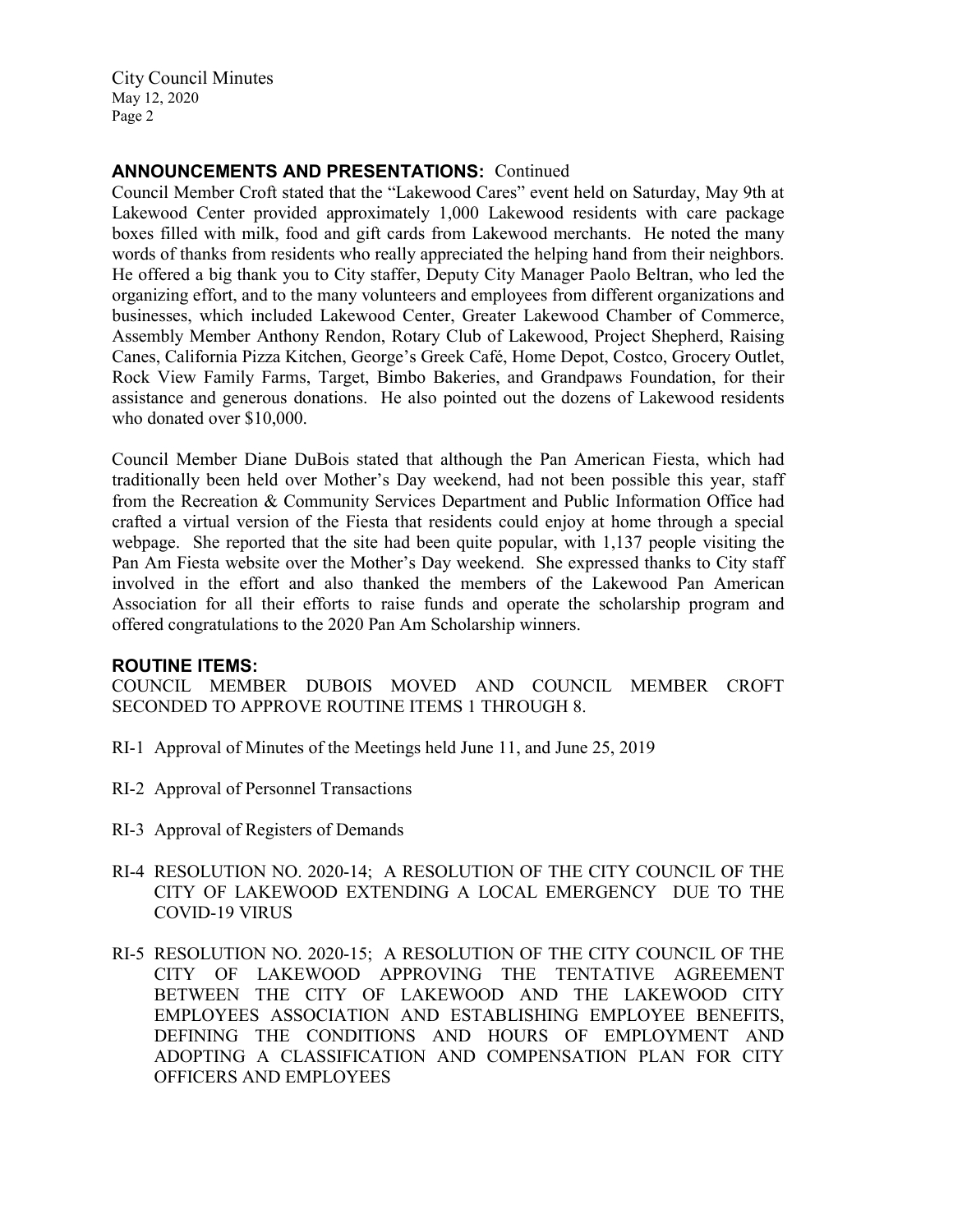#### **ROUTINE ITEMS:** - Continued

- RI-6 RESOLUTION NO. 2020-16; A RESOLUTION OF THE CITY COUNCIL OF THE CITY OF LAKEWOOD REPEALING RESOLUTION NO. 2019-49 PERTAINING TO HOURLY-RATED PART-TIME EMPLOYEES AND ENACTING A PERSONNEL RESOLUTION ESTABLISHING THE COMPENSATION, RULES AND REGULATIONS PERTAINING TO HOURLY-RATED PART-TIME EMPLOYEES
- RI-7 Approval of Cooperative Agreement to Replace Del Amo Bridge over Coyote Creek
- RI-8 Acceptance of Notice of Completion for Public Works Contract No. 2018-7, Paramount Boulevard Landscaping and Drainage Project, Aramexx Construction

. . .

UPON ROLL CALL VOTE, THE MOTION WAS APPROVED:

AYES: COUNCIL MEMBERS: Croft, DuBois, Wood, Pe and Rogers NAYS: COUNCIL MEMBERS: None

### **3.1 • COVID-19 UPDATE**

Thaddeus McCormack, City Manager, presented a report based on the memo in the agenda. He provided an update on the latest regarding COVID-19 in the wake of recent guidance issued by the Federal, State and County governments. He reported that the cumulative total of cases, since the onset of the pandemic, in the Lakewood area was currently 109. He advised that the County of Los Angeles had a plan they had named the "Roadmap to Recovery," which was currently in Stage 1. Stage 2 was expected to be authorized in the near future and would include the reopening of low risk businesses, essential health care, outdoor recreation and libraries and museums, cultural centers and galleries. Similarly, the State had developed a multi-stage "Resilience Roadmap" that phased in the eventual end of the statewide Stay at Home order. He noted that the City had been communicating with representatives from Lakewood Center and the Chamber of Commerce to assist businesses that could and wished to reopen on or after May 8th. He noted that the City had been aggressively seeking clarification from the Department of Health regarding the operation status of businesses inside the Lakewood Center Mall during the curbside pickup only restrictions. He stated that although the Safer at Home Order was due to expire on May 15th, it was quite likely that the Order would be extended. He reported that staff was also planning for the eventual reopening of parks and facilities, including City Hall during the latter aspects of Stage 2, possibly by mid-June. However, it seemed highly unlikely that any large events or gatherings would be allowed until at least much later in the summer, meaning that the Lakewood Youth Sports programs would not be feasible, although there had been interest from youth sports leagues in conducting some type of programming, if allowable. He stated that among the events that could not be held would be Concerts in the Park, July 4th Block Parties, and the Memorial Day celebration. He noted that the Recreation and Community Services Department was exploring a virtual alternative for the Concerts in the Park, similar to what had been done for the Pan Am Fiesta. He stated that although required social distancing could not be established for July 4th Block Parties, families could still celebrate at their homes, and that it might be possible to allow the sale of safe and sane fireworks.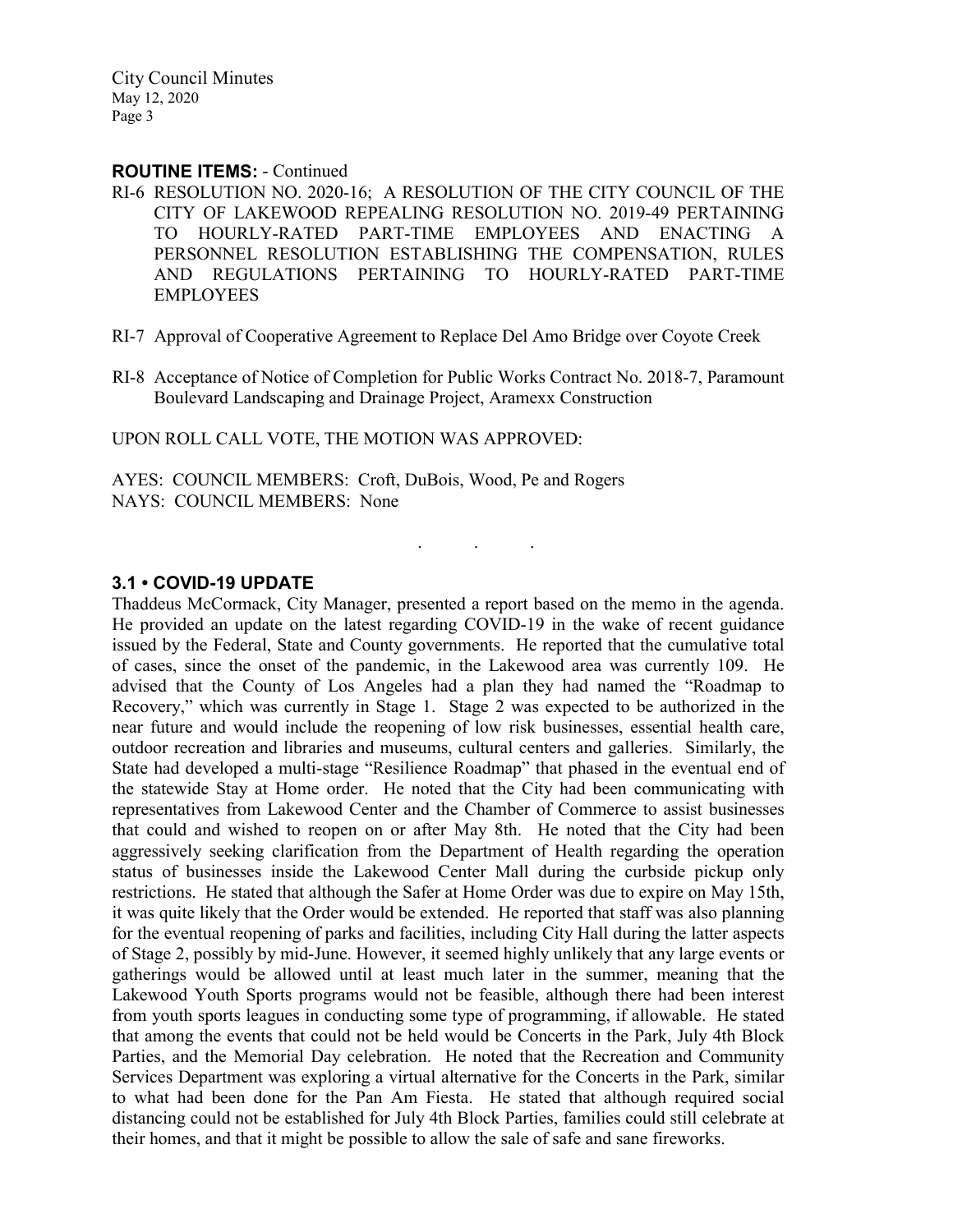### **3.1 • COVID-19 UPDATE** - Continued

He advised that in lieu of the traditional Memorial Day Celebration, Lakewood's award-winning video production team was producing a video compilation from past Memorial Day celebrations. The video would be streamed through the City's website and on CityTV starting at 11 a.m. on Memorial Day. It was the recommendation of staff that the City Council receive and file the report.

Council Member DuBois thanked City staff for thinking and working creatively to continue to do things to keep the spirit of the community going. Council Member Pe concurred.

Responding to a question from Vice Mayor Wood, the City Manager stated that there was no plan to reinstate street sweeping parking enforcement until such time that most people headed back to work.

The City Manager noted that there was still some optimism about operating a scaled down version of Summer Day Camp and the aquatics program. He reported that there were plans for sports activities that could be done in a socially distant way, such as over-the-line tournaments.

Mayor Rogers stated that although these were very tough times, he wanted to reassure Lakewood's residents that the City Council Members and the City staff were working hard to get things back open in a safe manner and within the limits of State and County restrictions. He stated that whenever possible, they would advocate strongly for the community.

Vice Mayor Wood reminded everyone about the services available through the Southeast Los Angeles County Workforce Development Board for job seekers and business owners, as well as the Small Business Development Center at Long Beach City College.

Mayor Rogers stated that the individual members of the City Council acted as representatives on a number of boards and organizations, working with representatives from other area cities to benefit the region. He noted that Council Member DuBois was currently the president of the local Council of Governments and was working to make sure that each city received their share of Federal stimulus money or assistance that might be available. He also reported that they had been talking to Lakewood's State Senators and the Speaker of the Assembly to convey information to Sacramento. He concluded by stating that they were all working hard to move forward for the community.

THERE BEING NO OBJECTION, THE REPORT WAS ORDERED RECEIVED AND FILED.

. . .